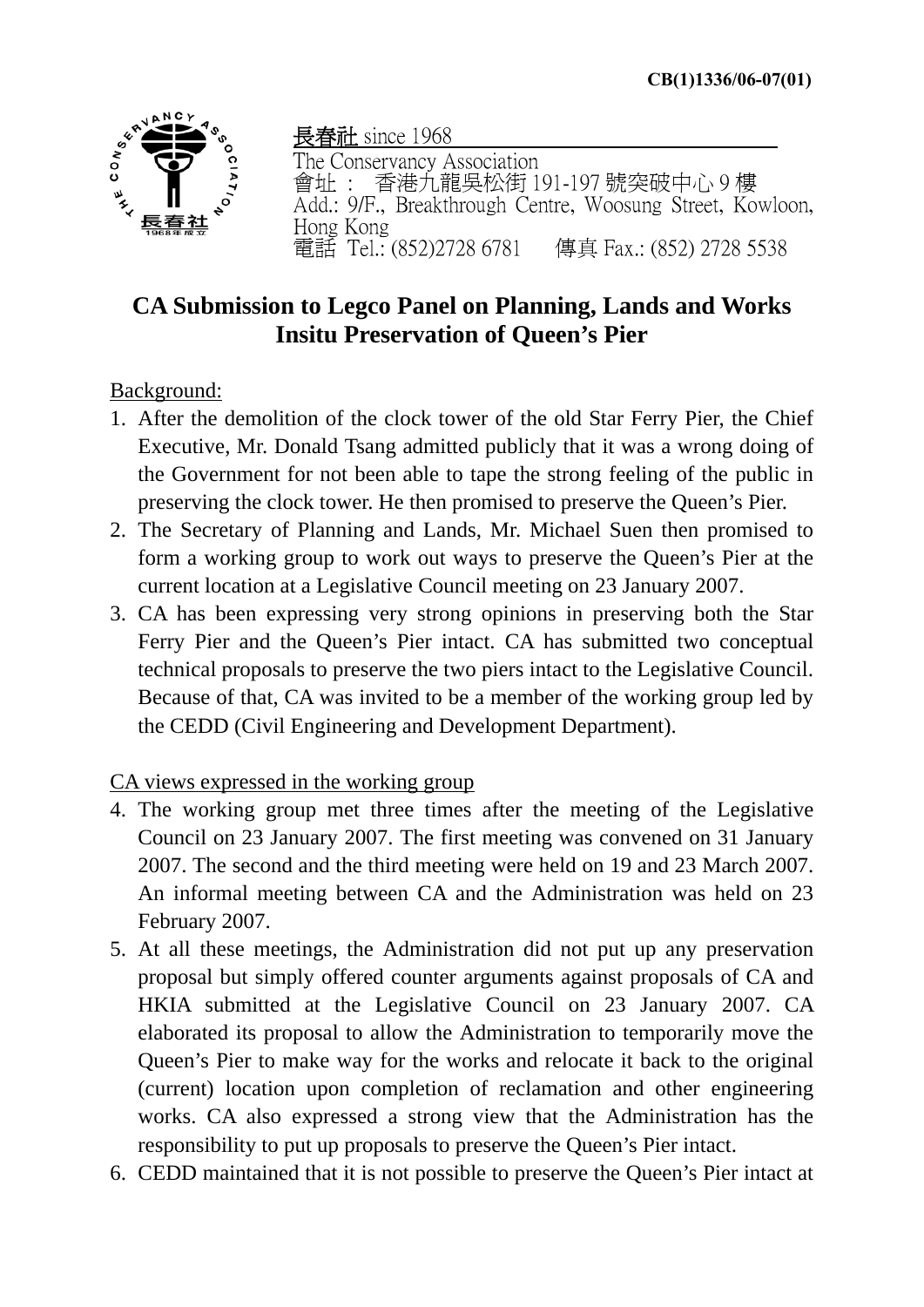the current location because it would involve re-arranging all the planned infrastructures which may cause unpredictable delay and compensation. CA expressed the following views:

- If there was no change to the current planned alignments of P2 road, the drainage outfall and the airport railway overrun, CA appreciated the engineering difficulties of keeping the Queen's Pier at the current location during the construction works;
- CA was not convinced that re-gazetting would cause un-surmountable problem;
- In case the Administration insisted to move the Queen's Pier to make way for the construction work, CA requested the Administration (a) to preserve the structure of the Queen's Pier as much as possible; (b) to appoint a Government architect who has proven experience in building preservation to take the lead in preserving the Queen's Pier; a preservation plan should be produced; (c) the pier should be temporarily placed at a location as close to the current location as possible and the strengthening work of the pier should be easily seen by the public; (d) to produce perspective drawings and models to consult the public the future look of the pier with the new reclamation setting; (e) to delete the planned roads D6 that cut across the Edinburgh Place so that the entire square linking Edinburgh Place, City Hall Upper Block and Lower Block can be enjoyed by the people.

CA's proposal: technically feasible

- **7. It is clear that CA's proposal of in-situ reinstatement of QP is technically feasible. It involves temporarily rolling away QP; re-gazetting of P2 and reinstatement of the pier; and a maximum cost of HK\$30M and one and a half year to handle re-gazetting and reclamation programme.**
- 8. In responding to CA's proposal, CEDD emphasizes that the current QP structure is vulnerable and easily damaged but admitted that there are successful cases elsewhere to move existing building structure. CEDD also argues that there is a lack of space in the vicinity for storage of the QP structure. As such, the proposal will have great cost (HK\$30M) and programme implications (one and a half year). CA reckons that the amount of time and cost is well justified.
- 9. Another argument CEDD relies on is the conflict of CA's proposal with the Extended Overrun Tunnel (EOT). If CA's proposal were to pursue, it will require advance construction of the section of EOT underneath QP; thus,